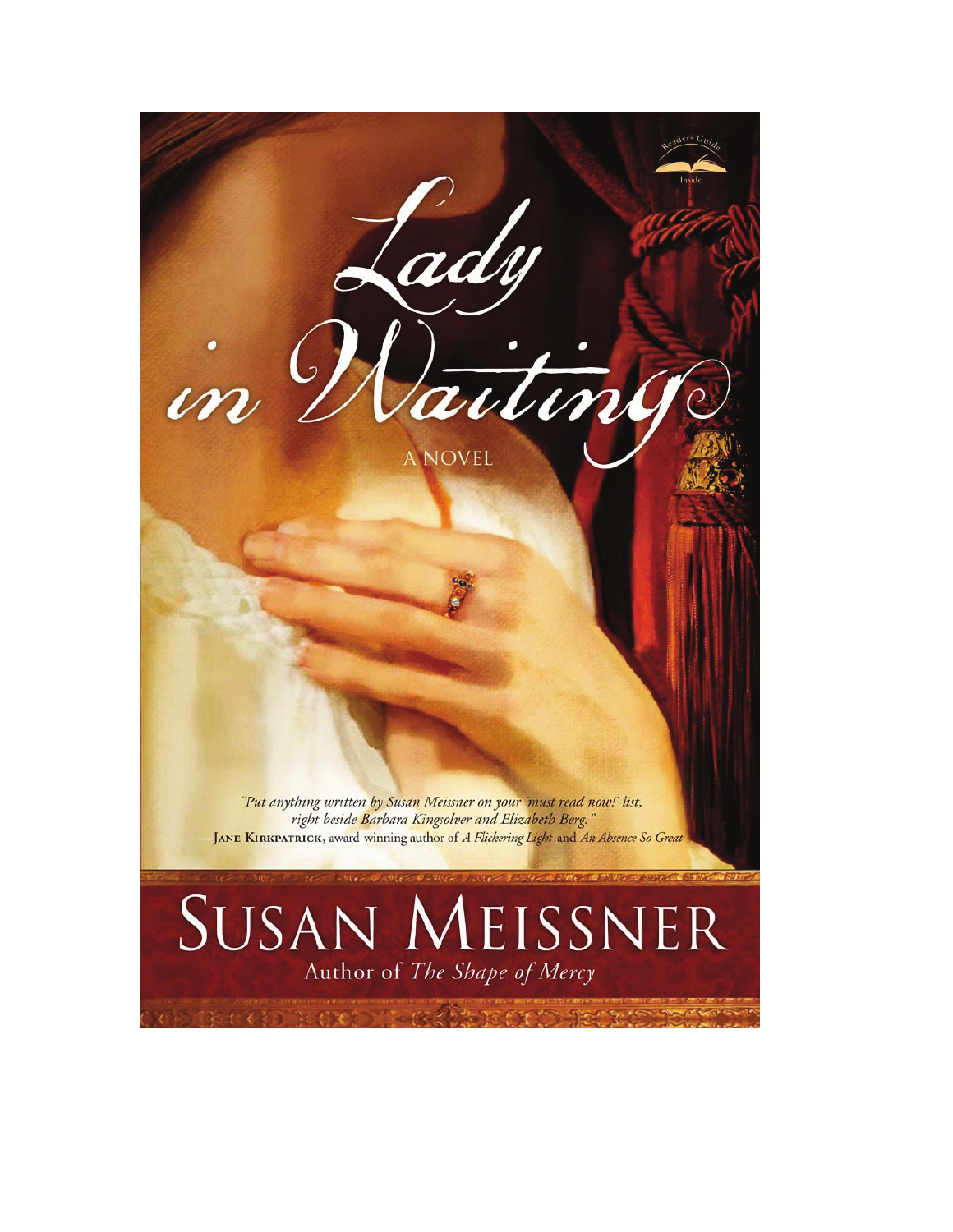## READERS GUIDE

- 1. Did you find yourself drawn more to the story of modern-day Jane or long-ago Lady Jane? Why?
- 2. Why do you think Jane conditioned herself to defer to others when an important decision had to be made? Can you relate?
- 3. What have you learned about yourself or life or God when you've had to wait? Do you consider yourself a patient person?
- 4. A quote by the French philosopher Diderot is mentioned in chapter 3. "What has never been doubted has never been proven." Do you think that is true? Do you think this quote holds any significance to Jane Lindsay?
- 5. Do you think it's conceivable that Jane truly saw no signs that Brad was unhappy? Why or why not?
- 6. Does Jane Lindsay's mother have any redeeming qualities? Is there anything about her personality that makes her admirable? What about Lady Jane Grey's mother?
- 7. What do you think Lucy Day's strengths were? Why do you think she gave personality traits to the dresses in Jane's wardrobe?
- 8. When Jane Lindsay's mother has the clock fixed, Jane has a hard time thinking of it as the same clock. Is it the same clock? Do you approve of what her mother did? Would you have had the clock fixed? Why or why not? Why do you think some people are drawn to antiques?
- 9. In the end, Jane decides to stand by Brad during his crisis. What do you think of her decision?